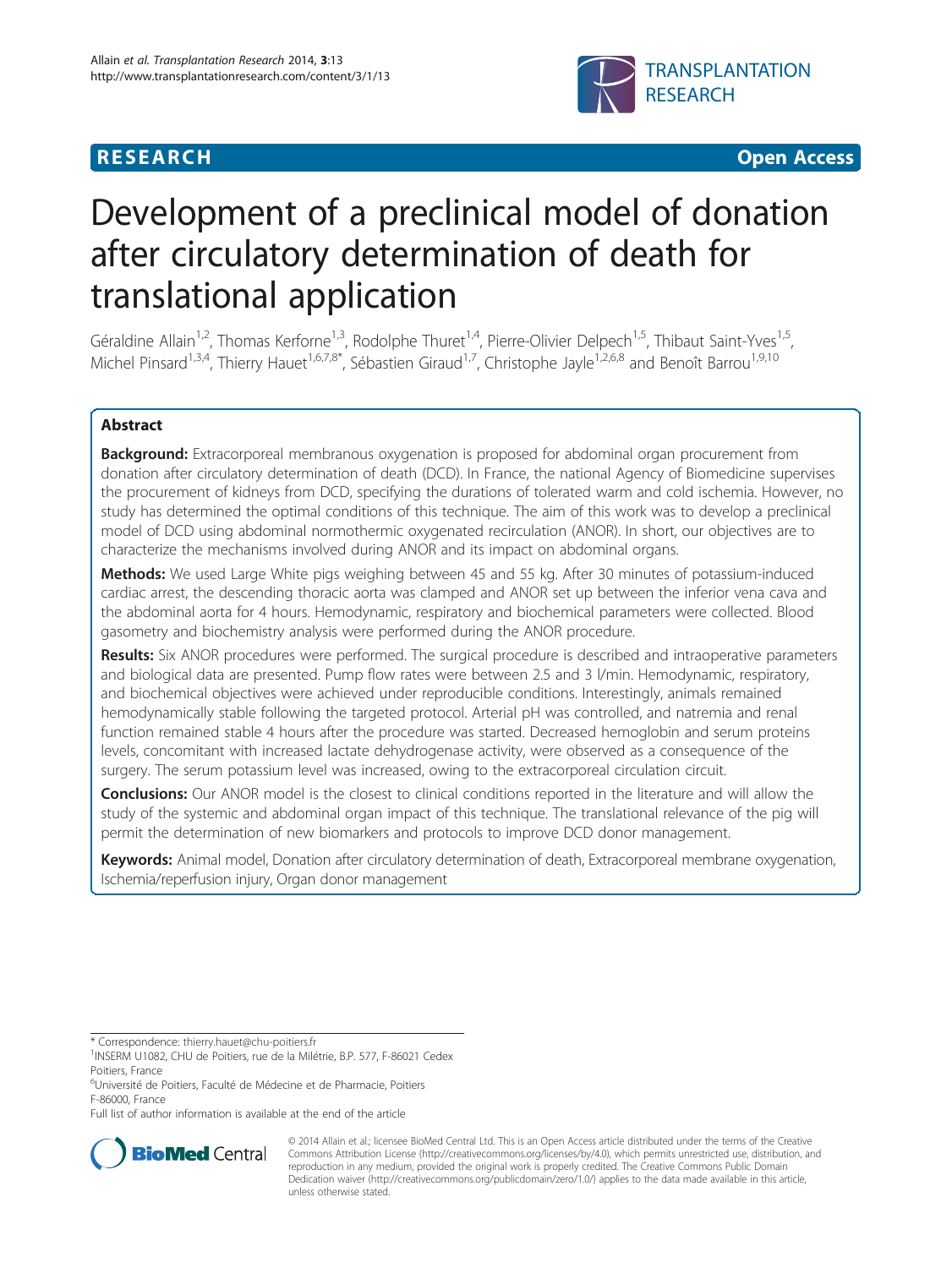### Background

Transplantation is the best alternative to end-stage organ disease [[1\]](#page-6-0). The increasing number of patients waiting for an organ has led transplant teams to consider new sources of organs. A possible answer to this organ shortage is the use of organs from donation after circulatory determination of death (DCD) [\[2](#page-6-0)]. Cardiac arrest may be unexpected (type I and II of the Maastricht classification), or occur after life-sustaining care withdrawal (type III of the Maastricht classification). One of the challenges of DCD management is to correct or prevent ischemia-reperfusion injury due to the unavoidable period of warm ischemia. Warm ischemia is usually more pronounced in uncontrolled donation and it is of utmost importance to define an effective method to limit it. As this method will be applied after death certification in uncontrolled donors, it will not raise the usual ethical concerns that can be encountered in controlled donation.

In renal transplantation centers using kidneys from DCD, it has been shown that this organ source could increase the donor pool by 20 to 40% [\[3](#page-6-0)]. However, organs from these donors are more prone to ischemia-reperfusion injury because DCD kidneys suffer a period of warm ischemic damage (no-flow and low-flow periods) in addition to cold ischemia during ex-vivo conservation. Consequently, the risk of primary nonfunction and delayed graft function is higher [\[4,5\]](#page-6-0).

Methods for conditioning abdominal organs before removal have evolved. Initially, protocols were limited to in-situ cooling using an intra-aortic double balloon catheter or Gillot's catheter [[6,7](#page-6-0)]. This technique is referred to as cold in-situ perfusion. Since the middle of the 1990s, normothermic extracorporeal membrane oxygenation has been proposed, either in hypothermic conditions for total body cooling or in normothermic conditions limited to the abdomen using abdominal normothermic oxygenated recirculation (ANOR). This method has been developed and applied by several groups around the world [[8-12](#page-6-0)]. This technique uses a normothermic extracorporeal membrane oxygenation circuit with cannulae introduced by a femoral approach and an occlusive balloon positioned in the descending thoracic aorta to limit circulation to the abdominal region.

In France, a national protocol was designed to use exclusively uncontrolled donors (DCD type II of the Maastricht classification). The program started in 2007 and the protocol is summarized in Figure 1 [\[13](#page-6-0)]. In 2000, a team from Barcelona compared kidney preservation with cold *in-situ* perfusion, hypothermic cardiopulmonary bypass, and ANOR [[8](#page-6-0)]. A significant decrease in primary nonfunction and delayed graft function with satisfactory long-term graft survival was identified for the ANOR group. Several other groups have reported their experiences with ANOR in uncontrolled and controlled donors and suggested the superiority of ANOR in DCD, as compared with cold *in-situ* perfusion (for a review, see [[14](#page-6-0)]). However, no formal demonstration has been established.

Many issues remain to be addressed regarding the ideal protocol, such as ideal temperature and optimal duration. The use of additives is also a pivotal question. Clearly, experimental work is mandatory to better define the optimal conditions of this technique, which will help to limit or even repair the injuries induced by warm ischemia. The aim of our work was to develop a preclinical model of DCD based on the current recommendations of the French national regulatory authority on the study of kidneys exposed to ANOR and to optimize the conditions under which the technique is used.

#### **Methods**

## Experimental model

The protocol was carried out in accordance with the regulations of the French Ministry of Agriculture, the National Institute for Agronomic Research and the regional ethics committee on animal experiments (Comité d'éthique pour l'expérimentation animale en Poitou-Charentes). The animals were Large White male pigs about 3 months old and weighing between 45 and 55 kg. These animals have been

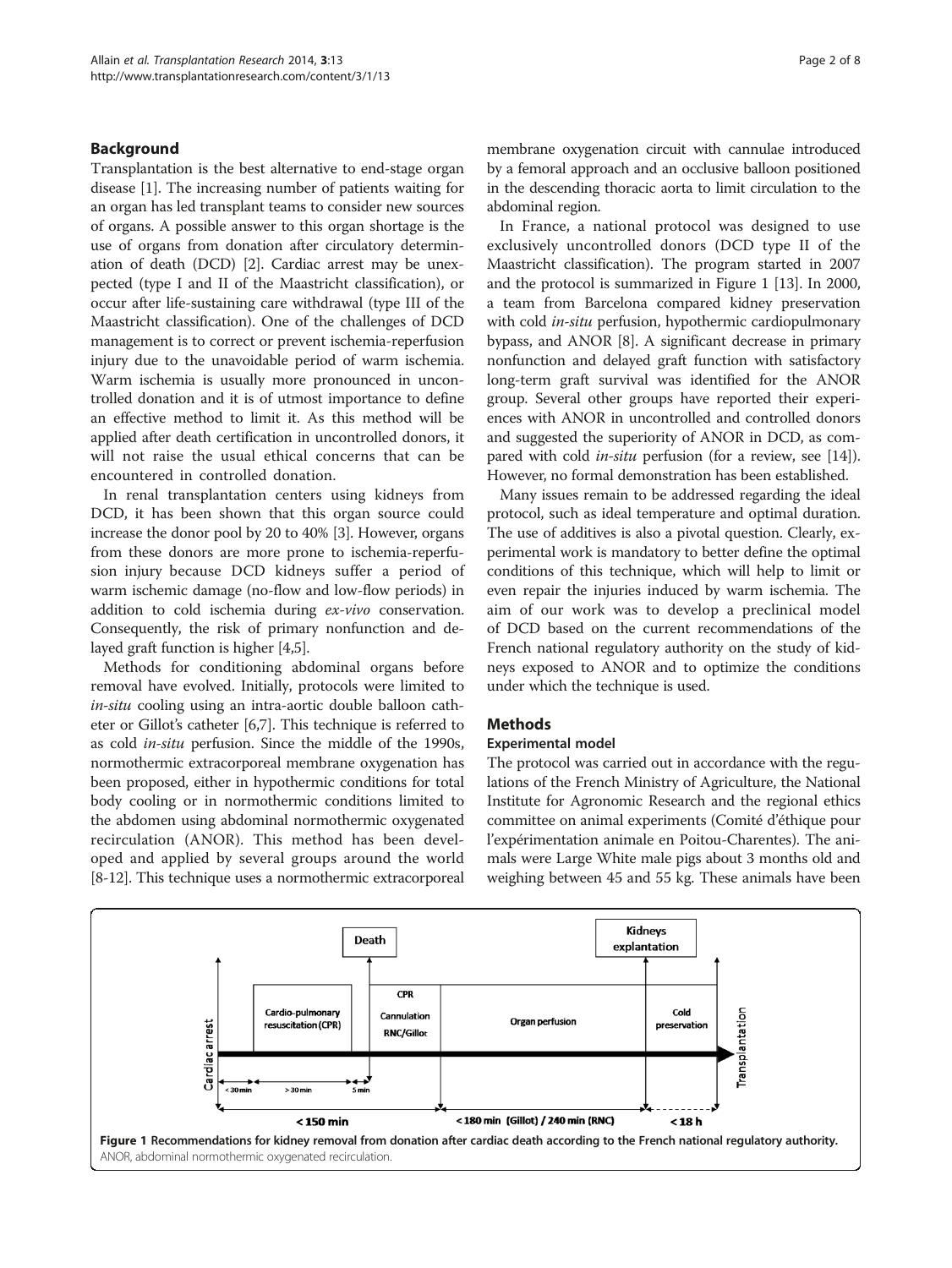used in the experimental surgery laboratory for 15 years to study ischemia-reperfusion injuries with renal transplantation models [\[15,16\]](#page-6-0). The pig is well suited for preclinical studies because its anatomy and physiology are very similar to those of human beings and it has rapidly been chosen for potential applications in clinical practice [[17\]](#page-6-0).

We used a Rotaflow Maquet centrifugal pump with Softline Coating Maquet-Jostra pre-heparinized circuit (Maquet Cardiopulmonary AG, Hirrlingen, Germany). A thermoregulatory system is connected to maintain a temperature of 37°C. The circuit is purged with hydroxyethylamide (Restorvol® 6%, Fresenius Kabi, Sèvres, France). The priming is approximately 700 to 800  $\text{cm}^3$ .

#### Anesthetic procedure

Induction of the animal is performed with a Hunter mask with a mixture of nitrous oxide and oxygen 50/50 associated with 8% sevoflurane then 2.5% isoflurane. A perfusion line is set at a marginal vein of the ear. Orotracheal intubation is performed under laryngoscopic control. Controlled ventilation is performed with a respiratory rate of 16/min while maintaining expired  $CO<sub>2</sub>$  between 35 and 45 mmHg. Curarization of the animal is performed by initial injection of 8 mg pancuronium bromide followed by reinjection adapted to the behavior of the animal. Intraoperative analgesia is achieved by intravenous injections of 20 mg nalbuphine and 20 mg nefopam.

#### Surgical procedure

A video of the procedure is provided in Additional file [1](#page-6-0). The animal is placed supine with access to the cervical, thoracic, and abdominal regions (Figure 2). First, a central venous catheter is positioned in the internal jugular vein after right cervicotomy. Then, laparotomy is performed. The abdominal aorta and inferior vena cava under the renal vessels are dissected, since the femoral vessels are too small to receive cannulae of sufficient size to ensure

the flow rate used. We chose an extraperitoneal approach to avoid lymphatic losses and to limit vascular filling and hemodilution. Indeed, the formation of a third sector is frequently encountered in renal transplants performed by a transperitoneal approach in the laboratory. A bolus of 300 IU/kg of unfractionated heparin is injected through the central venous catheter. This dosage is recommended by the French national regulatory authority. After 5 minutes, a 14 Fr arterial cannula (Medtronic Inc., Minneapolis, MN) is placed in the abdominal aorta under the renal arteries and a 21 Fr long multiperforated venous cannula (Medtronic Inc., Minneapolis, MN) is positioned at the junction of the inferior vena cava and the right auricle (Figure 3). Cannulae are introduced according to the Seldinger technique, so as to be completely sealed.

Injection of 2 g potassium chloride by the central venous catheter leads to cardiac arrest. Mechanical ventilation is stopped. The descending thoracic aorta is approached by a short left thoracotomy so as to be clamped (Figure [4](#page-3-0)). Another catheter is placed downstream from the clamp to monitor blood pressure. The laboratory model is shown schematically in Figure [5](#page-3-0). After 30 minutes of warm ischemia, ANOR is started for 4 hours.

Abdominal normothermic oxygenated recirculation:

## Procedure, progression, and data collection

Monitoring procedures with objectives and corrective actions are summarized in Table [1](#page-4-0). Blood samples are collected via the central venous catheter before laparotomy and every hour during the ANOR on the arterial line. Plasmas from heparinized blood are stored for later biochemical analysis. At the end of 4 hours, kidneys are explanted and stored for later analysis. The ANOR is stopped. Cannulae and catheters are removed and the animal is euthanized.



Figure 2 Installation of the animal for the procedure.



Figure 3 Cannulation of aorta and inferior vena cava under renal vessels by an extraperitoneal approach.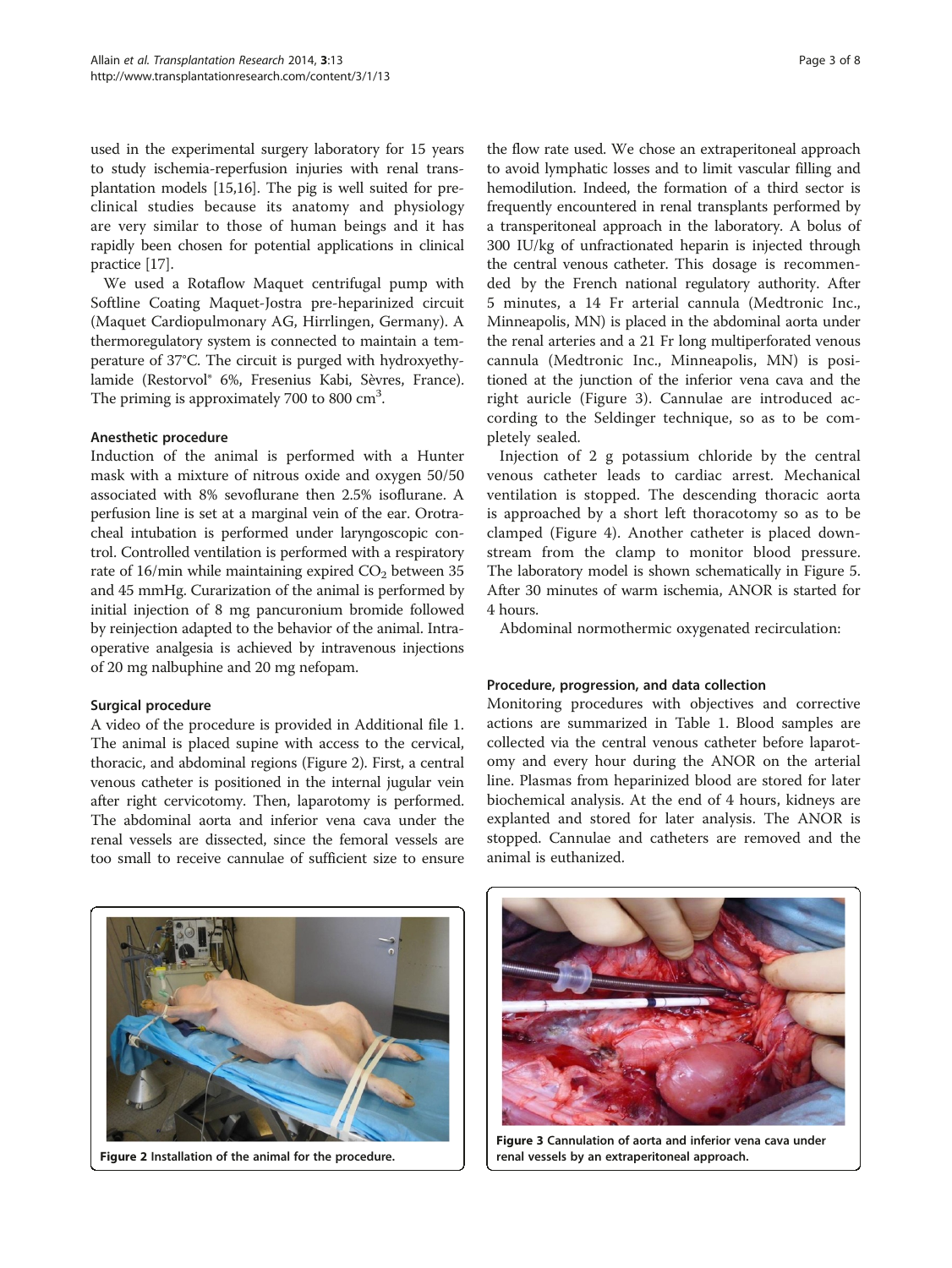<span id="page-3-0"></span>

Figure 4 Aortic clamping and arterial catheter through left thoracotomy.

## Parameters of monitoring procedures

The pump flow rate was monitored continuously during the procedure. The arterial pressure and central venous pressure were measured continuously during ANOR using a monitor HP 56S (Hewlett-Packard, Les Ulis, France). The partial pressures of oxygen and carbon dioxide, the fraction of inspired oxygen, and the pH were measured every 30 minutes during the procedure, using an i-STAT portable clinical analyzer (Hewlett-Packard, Les Ulis, France). The activated clotting time was also measured every 30 minutes, using a Hemostasis Management System (Medtronic, Boulogne-Billancourt, France).

Levels of plasma potassium, sodium, protein, lactate dehydrogenase (as an acidosis marker), and blood hemoglobin were quantified every hour during the ANOR procedure using an automated chemistry analyzer (Modular, Roche Diagnostics, France). To determine renal function, plasma creatinine was measured every hour during the ANOR, again using an automated chemistry analyzer (Modular, Roche Diagnostics, France).

## Statistical analysis

Results are expressed as mean ± standard deviation. For the statistical analysis among groups, we used NCSS software (NCSS LLC, USA) and ANOVA or two-sample  $t$  test analysis in the case of normality (skewness, kurtosis, and omnibus tests) and equality of variance (modified Levene equal-variance test) and the Mann–Whitney U test or Kruskal-Wallis test for multiple comparison analysis where these parameters were not met. Differences with a P value of less than 0.05 were considered significant.

## Results and discussion

## Monitored parameters during abdominal normothermic oxygenated recirculation

Six 4-hour ANOR procedures were performed. Animal weight varied between 45 and 55 kg. The monitored parameters and objectives are listed in Table [1](#page-4-0).

Results for the monitored parameters are expressed as mean ± standard deviation (Table [2\)](#page-4-0). The pump flow rate, mean arterial pressure, and central venous pressure

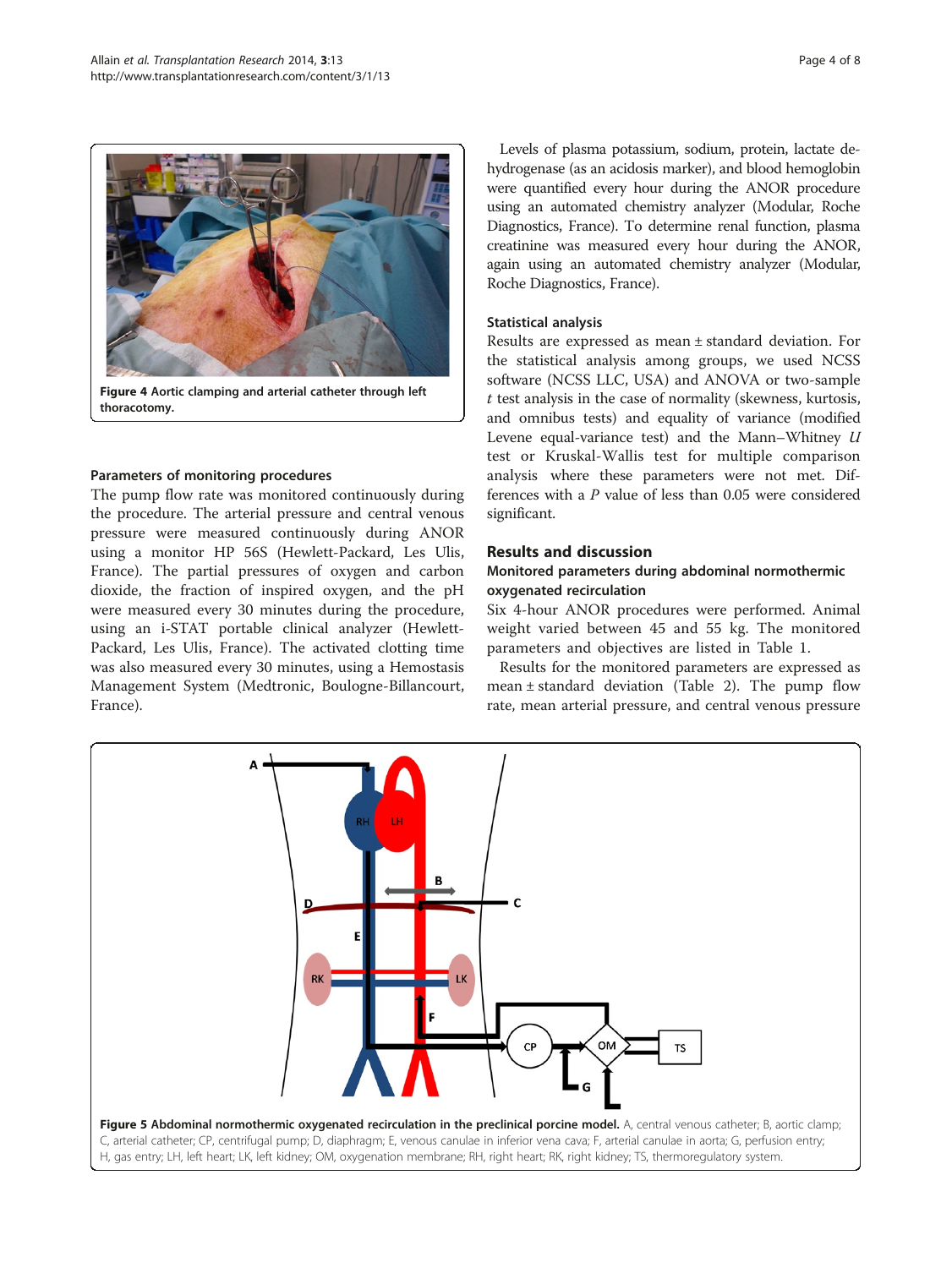| <b>Monitored parameters</b>        | <b>Objectives</b>    | Type of monitoring           | <b>Corrective actions</b>                                          |
|------------------------------------|----------------------|------------------------------|--------------------------------------------------------------------|
| Pump flow rate                     | $2.5$ to $3$ $1/min$ | Continuous monitoring        | Vascular filling: saline and hydroxyethyl<br>starch (10 ml/(kg h)) |
| Mean arterial pressure             | $>60$ mmHq           |                              | Continuous infusion of noradrenalin on the circuit                 |
| Central venous pressure            | $<$ 5 mmHq           |                              |                                                                    |
| pH                                 | 7.5                  | Blood samples on the circuit | Continuous infusion of sodium bicarbonate on the circuit           |
| Partial pressure of carbon dioxide | 30 to 40 mmHg        | every 30 minutes             | Sweeping gas flow adjustment                                       |
| Partial pressure of oxygen         | 100 to 150 mmHg      |                              | Fraction of inspired oxygen adjustment                             |
| Activated clotting time            | >200 s               |                              | Bolus of 5000 IU unfractionated heparin on the circuit             |

<span id="page-4-0"></span>Table 1 Monitoring procedures during abdominal normothermic oxygenated recirculation

were controlled continuously during the ANOR procedure. Partial pressures of oxygen and of carbon dioxide were stabilized during the procedure, between 122 and 173 mmHg and between 30 and 37 mmHg, respectively. There was an exception for activated clotting time, which was rarely above 200 s. It was therefore often necessary to inject 5000 IU unfractionated heparin every 30 minutes during the ANOR process. The objectives, listed in Table 1, were achieved under reproducible conditions.

## Evolution of biological parameters during abdominal normothermic oxygenated recirculation

The evolution of biological parameters during ANOR is summarized in Table [3.](#page-5-0) There was no significant difference between T0 and 4 hours of ANOR for pH  $(7.4 \pm 0.01)$ to  $7.4 \pm 0.03$ , respectively), serum sodium concentration  $(138 \pm 1 \text{ to } 138 \pm 1 \text{ mmol/l},$  respectively), serum creatinine concentration  $(99 \pm 6$  to  $129 \pm 27$  µmol/l, respectively). Lactate dehydrogenase activity was significantly increased between T0 and 4 hours  $(714 \pm 48 \text{ to } 1041 \pm 204 \text{ IU/l},$ respectively), and was probably related to the stresses of the surgery and muscular attrition. Serum protein and hemoglobin levels showed significant decrease between T0 and 4 hours of ANOR, demonstrating hemodilution and bleeding during surgery  $(56 \pm 3 \text{ to } 37 \pm 3 \text{ g/l})$  for serum protein concentration and  $12 \pm 0.1$  to  $9.3 \pm 0.6$  g/dl for hemoglobin level). Correction of serum potassium levels was not perfect, with lower levels at 4 hours than at 1 hour; however, they remained significantly higher than at T0. This was due to the extracorporeal circulation circuit.

## **Discussion**

The increasing demand for transplantation has created a need for additional organ sources, and acceptance criteria have been widened, not only for kidney retrieval but increasingly for other organs with a lower tolerance of warm ischemia, such as the liver, pancreas, and lungs [[18,](#page-6-0)[19\]](#page-7-0). This expansion of donor criteria to include the use of grafts from elderly donors, DCD, or organs from donors with other medical conditions has underlined the need for a technique that prevents any further damage during the preservation period. Previous reports strongly suggest that DCD donors are a valuable source of organs [[3,14,](#page-6-0)[20,21\]](#page-7-0). Reconditioning using ANOR appears to give better results than *in-situ* cooling preservation, with a reduction of primary nonfunction and delayed graft function [\[8](#page-6-0)]. In France, the national regulatory authority (Agence de la Biomédecine) has defined the conditions for organ removal, specifying the tolerated durations of warm and cold ischemia, for uncontrolled donors (type II of the Maastricht classification). However, no preliminary study

| Table 2 Comparison of monitored parameters during abdominal normothermic oxygenated recirculation (mean ± standard |  |
|--------------------------------------------------------------------------------------------------------------------|--|
| deviation)                                                                                                         |  |

|                                           | ANOR 1       | ANOR <sub>2</sub> | ANOR 3       | ANOR 4         | ANOR 5       | ANOR 6         |
|-------------------------------------------|--------------|-------------------|--------------|----------------|--------------|----------------|
| Weight (kg)                               | 49           | 51                | 55           | 45             | 50           | 45             |
| Pump flow rate (I/min)                    | $2.5 + 0.03$ | $2.5 \pm 0.03$    | $2.8 + 0.03$ | $2.7 \pm 0.05$ | $2.6 + 0.05$ | $2.5 \pm 0.03$ |
| Mean arterial pressure (mmHg)             | $65 + 6$     | $64 + 5$          | $84 + 3$     | $86 + 10$      | $77 + 3$     | $75 + 6$       |
| Noradrenalin (µg/(kg min))                | $0.7 + 0.05$ | $1.1 \pm 0.19$    | $0.6 + 0.08$ | $0.6 + 0.2$    | $0.6 + 0.07$ | $0.7 + 0.15$   |
| Fraction of inspired oxygen (%)           | $56 \pm 3$   | $62 + 5$          | $59 + 5$     | $45 + 2$       | $54 + 1$     | $56 + 3$       |
| Partial pressure of oxygen (mmHg)         | $123 + 25$   | $122 + 16$        | $141 + 27$   | $173 + 31$     | $149 + 13$   | $151 + 19$     |
| Sweeping gas flow (I/min)                 | $3.2 + 0.2$  | $4 + 0$           | $4.3 + 0.2$  | $3.3 + 0.2$    | $3.6 + 0.1$  | $3.5 + 0$      |
| Partial pressure of carbon dioxide (mmHg) | $37 + 5$     | $35 \pm 1$        | $35 + 1$     | $32 + 2$       | $30 + 1$     | $31 + 1$       |
| Activated clotting time (s)               | $174 \pm 32$ | $183 \pm 27$      | $180 + 21$   | $198 \pm 33$   | $173 + 20$   | $171 + 20$     |

ANOR, abdominal normothermic oxygenated recirculation.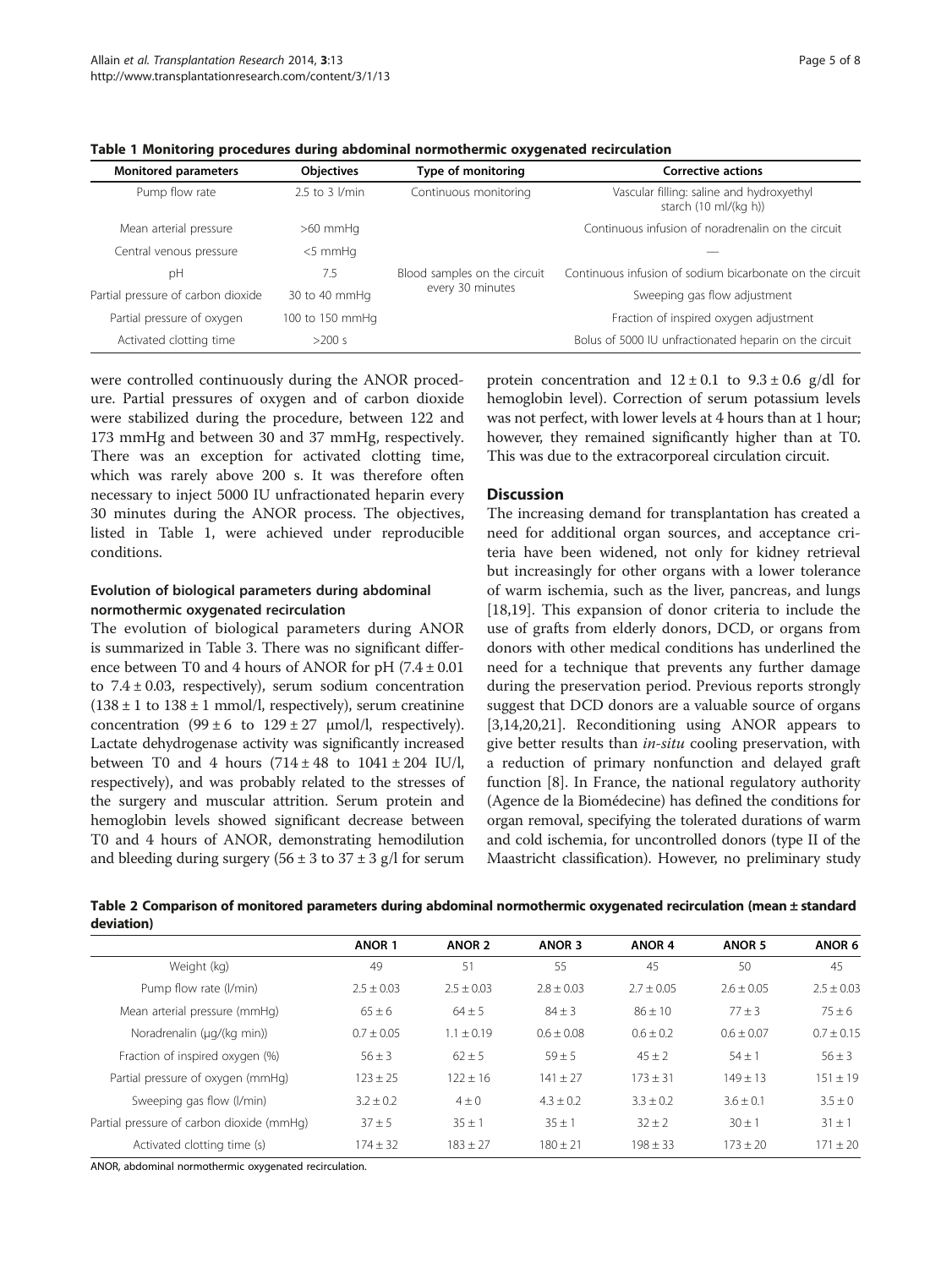|                              | T0            | hour            | 2 hours         | 3 hours        | 4 hours         | P T0 versus 4 hours |
|------------------------------|---------------|-----------------|-----------------|----------------|-----------------|---------------------|
| pH                           | $7.4 + 0.01$  | $7.42 + 0.06$   | $7.42 + 0.03$   | $7.40 + 0.05$  | $7.44 + 0.03$   | 0.1795              |
| Serum potassium (mmol/l)     | $4.1 \pm 0.2$ | $7.1 + 0.5$     | $7.9 + 0.3$     | $7.3 + 0.5$    | $6.8 + 0.6$     | $0.0002*$           |
| Serum sodium (mmol/l)        | $138 + 1$     | $136 + 1$       | $139 + 1$       | $137 + 2$      | $139 + 3$       | 0.4825              |
| Serum protein (g/l)          | $56 \pm 3$    | $41 \pm 3$      | $45 + 2$        | $39 \pm 2$     | $37 + 3$        | $0.0002*$           |
| Hemoglobin (g/dl)            | $12 \pm 0.1$  | $10.9 + 0.5$    | $11.1 + 0.5$    | $10.1 \pm 0.8$ | $9.3 + 0.6$     | $0.0001*$           |
| Creatinine (µmol/l)          | $99 \pm 6$    | $130 + 5$       | $132 + 18$      | $133 + 21$     | $129 + 27$      | 0.1673              |
| Lactate dehydrogenase (IU/I) | $714 + 48$    | $1.036 \pm 193$ | $1.354 \pm 133$ | $.132 \pm 233$ | $1.041 \pm 204$ | $0.0424*$           |

<span id="page-5-0"></span>Table 3 Evolution of biological parameters during abdominal normothermic oxygenated recirculation (means ± standard deviation)

\*: statistically significant.

has determined the optimal conditions for ANOR. Consequently, there is room for experimental studies to decipher the different steps of the protocol.

The development of a porcine preclinical experimental model of DCD donors allows for a study of the ANOR impact on organs without the limitations of a clinical study. Several models of DCD donors have previously been published in the literature to study the conditioning of kidney transplants by normothermic perfusion. Recently, using rats of 300 g and a warm ischemia period corresponding to clamping of the renal artery for 15 or 30 minutes, Moers et al. studied reperfusion for 1 to 2 hours [[22\]](#page-7-0). However, the restored pulsatile flow was far from comparable to a continuous flow of ANOR. In 2008, Hosgood et al. used a Large White pig model weighing between 40 and 50 kg [\[23](#page-7-0)]. In this model, after 25 minutes of warm ischemia, kidneys were reperfused normothermically for 3 hours in an isolated organ preservation system using autologous blood. However, this experimental condition remains far from a clinical situation. In 2010, Rojas-Pena et al. used an extracorporeal membrane oxygenation circuit with pigs from 25 to 30 kg [[24](#page-7-0)]. Both external jugular veins were cannulated in place of the inferior vena cava. In addition, the absence of clamping of the descending thoracic aorta mimicked a systemic circulation model, which was not exactly the ANOR condition. The durations of warm ischemia were 10 and 30 minutes, respectively, and 90 and 100 minutes for reperfusion.

To our knowledge, the uncontrolled DCD model presented herein is the closest to the conditions encountered in clinical practice. Indeed, we use a large animal, the pig, well accepted as a preclinical model with a size, anatomy, and cardiovascular physiology very similar to those of human beings. Our model also used truly regional circulation between the inferior vena cava and the abdominal aorta, which was limited to the subdiaphragmatic region by clamping of the descending thoracic aorta. Moreover, our model is highly reproducible. In all cases, hemodynamic and respiratory objectives were achieved with very similar conditions from one animal to another. After 4 hours of ANOR, there was no significant difference compared with T0 for pH and plasma sodium levels. Lactose dehydrogenase levels were increased, a sign of tissue damage that was probably due to the stresses of surgery (incisions, muscular attrition, and so on); the lack of change between 1 and 4 hours of ANOR highlight the fact that this marker is not adapted for discriminant diagnosis determination. We observed an expected hemodilution, mainly due to the ANOR priming (about 700 to 800 cm3 ). However, hemoglobin levels remained correct, at  $9.3 \pm 0.6$  g/dl after 4 hours of ANOR. Interestingly, in our hands, renal function likewise remained stable during ANOR and reached a steady state during the procedure.

However, the injection of heparin before cardiac arrest is a critical limit in this model. We aim to correct this easily in future protocols. Note that in previously described models, injection of heparin was likewise carried out before cardiac arrest.

It would also have been interesting to monitor urine production during ANOR. However, bladder catheterization of Large White male pigs is not possible, owing to a tortuous urethra and we consequently chose not to approach the bladder surgically, thereby avoiding the opening of the peritoneum and fluid, particularly lymph fluid, accumulation. However, we noted that at the end of ANOR, urine (about 500 cm<sup>3</sup>) was collected in the bladder. To better monitor kidney function, the implantation of a urine catheter during ANOR is envisioned for future experiments.

#### Conclusions

We developed a preclinical experimental model of uncontrolled DCD kidneys donors using ANOR. This model will allow the development of experimental procedures and the study of systemic and renal impact of the ANOR at different steps. Many issues could be addressed, such as optimal temperature and duration. This model could help to tailor strategies and to build clinical protocols for preservation and viability prediction and evaluate preservation protocols following ANOR. It is ideal to determine the optimal conditions for pre- and post-conditioning, which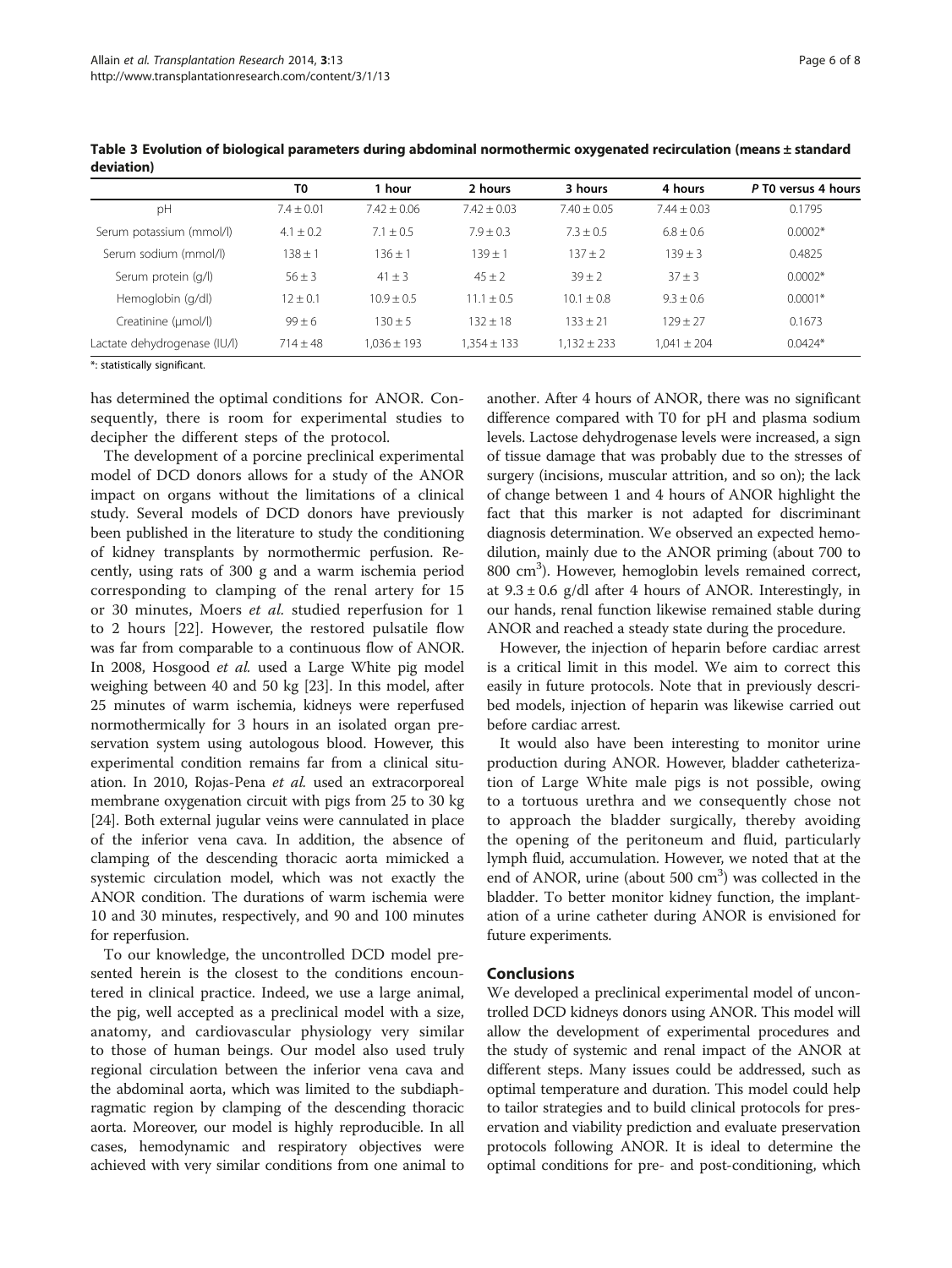<span id="page-6-0"></span>hold the potential to reduce graft injury. It will allow comparative studies between ANOR and in-situ cooling preservation. This model can also facilitate the study of conditioning protocols for other abdominal organs with ANOR and the effect of additives on ischemia-reperfusion injury. The translational relevance of the pig also permits the study of relevant biomarkers for real-time evaluation of organ viability during and after ANOR. Finally, the technology is readily available and easy to handle with a relatively short learning curve. Such programs could be included in transplantation operative procedures and surgical skills taught to young European surgeons entering the field of transplantation surgery.

## Additional file

[Additional file 1:](http://www.biomedcentral.com/content/supplementary/2047-1440-3-13-S1.mp4) Video of surgical procedure.

#### Abbreviations

ANOR: abdominal normothermic oxygenated recirculation; ANOVA: analysis of variance; DCD: donation after circulatory determination of death.

#### Competing interests

The authors declare that they have no competing interests.

#### Authors' contributions

GA wrote the article, participated in the development of the model, realized the surgical protocol, and participated in the monitoring procedure. TK participated in the development of the model, conducted anesthesia, and participated in the monitoring procedure. RT participated in the development of the model. POD and TSY participated in the surgical protocol and in the monitoring procedure. MP participated in the development of the model and the anesthetic procedure. TH supervised the work and contributed to the writing. SG contributed to the writing. CJ participated in the development of the model, the realization of the surgical protocol, and the monitoring procedure. BB contributed to the development of the model and to the writing. All authors read and approved the final manuscript.

#### Acknowledgements

We thank Maquet for providing some materials. We also thank William Hebrard, Pierre Couturier, and Catherine Henry for their excellent technical support. Finally, we thank Raphael Thuillier PhD for his support with the editing of the manuscript.

#### Funding

The authors wish especially to thank the sources of funding: INSERM, European Society for Organ Transplantation, Fondation de l'Avenir, Conseil Régional Poitou-Charentes, Université de Poitiers, Centre Hospitalo-Universitaire de Poitiers, Institut National pour la Recherche Agronomique et Société Francophone de Transplantation.

#### Author details

<sup>1</sup>INSERM U1082, CHU de Poitiers, rue de la Milétrie, B.P. 577, F-86021 Cedex Poitiers, France. <sup>2</sup>CHU de Poitiers, Service de Chirurgie cardio-thoracique, Poitiers F-86000, France. <sup>3</sup>CHU de Poitiers, Service de Réanimation chirurgicale, Poitiers F-86000, France. <sup>4</sup>CHU de Montpellier, Service d'Urologie et de transplantation rénale, Montpellier F-34295, France. <sup>5</sup>CHU de Poitiers, Service d'Urologie, Poitiers F-86000, France. <sup>6</sup>Université de Poitiers, Faculté de Médecine et de Pharmacie, Poitiers F-86000, France. <sup>7</sup>CHU Poitiers, Service de Biochimie, Poitiers F-86000, France. <sup>8</sup>IBISA Platform 'Experimental Surgery and Transplantation', INRA, Domaine expérimental du Magneraud, Surgères F-17700, France. <sup>9</sup>GH Pitié-Salpêtrière, AP-HP, Service d'Urologie et de transplantation rénale, Paris F-75013, France. <sup>10</sup>UPMC Université Paris VI, Paris F-75013, France.

Received: 8 April 2014 Accepted: 4 June 2014 Published: 14 June 2014

#### References

- 1. Kugler C, Gottlieb J, Warnecke G, Schwarz A, Weissenborn K, Barg-Hock H, Bara C, Einhorn I, Haverich A, Haller H: Health-related quality of life after solid organ transplantation: a prospective, multiorgan cohort study. Transplantation 2013, 96:316–323.
- 2. Nuñez JR, Del Rio F, Lopez E, Moreno MA, Soria A, Parra D: Non-heartbeating donors: an excellent choice to increase the donor pool. Transplant Proc 2005, 37:3651–3654.
- 3. Daemen JH, de Wit RJ, Bronkhorst MW, Yin M, Heineman E, Kootstra G: Non-heart-beating donor program contributes 40% of kidneys for transplantation. Transplant Proc 1996, 28:105–106.
- 4. Farney AC, Singh RP, Hines MH, Rogers J, Hartmann EL, Reeves-Daniel A, Gautreaux MD, Iskandar SS, Adams PL, Stratta RJ: Experience in renal and extrarenal transplantation with donation after cardiac death donors with selective use of extracorporeal support. J Am Coll Surg 2008, 206:1028–1037.
- 5. Barlow AD, Metcalfe MS, Johari Y, Elwell R, Veitch PS, Nicholson ML: Case-matched comparison of long-term results of non-heart beating and heart-beating donor renal transplants. Br J Surg 2009, 96:685-691.
- 6. Benoit G, Bensadoun H, Borie I, Vavasseur G, Gillot C: A double balloon catheter for the procurement of abdominal organs. Ann Urol 1990, 24:199–201.
- 7. Snoeijs MG, Dekkers AJ, Buurman WA, van den Akker L, Welten RJ, Schurink GW, van Heurn LW: In situ preservation of kidneys from donors after cardiac death: results and complications. Ann Surg 2007, 246:844–852.
- 8. Valero R, Cabrer C, Oppenheimer F, Trias E, Sánchez-Ibáñez J, De Cabo FM, Navarro A, Paredes D, Alcaraz A, Gutiérrez R, Manyalich M: Normothermic recirculation reduces primary graft dysfunction of kidneys obtained from non-heart-beating donors. Transpl Int 2000, 13:303–310.
- 9. Fondevila C, Hessheimer AJ, Ruiz A, Calatayud D, Ferrer J, Charco R, Fuster J, Navasa M, Rimola A, Taurá P, Ginés P, Manyalich M, García-Valdecasas JC: Liver transplant using donors after unexpected cardiac death: novel preservation protocol and acceptance criteria. Am J Transplant 2007, 7:1849–1855.
- 10. Ko WJ, Chen YS, Tsai PR, Lee PH: Extracorporeal membrane oxygenation support of donor abdominal organs in non-heart-beating donors. Clin Transplant 2000, 14:152–156.
- 11. Gravel MT, Arenas JD, Chenault R 2nd, Magee JC, Rudich S, Maraschio M, DebRoy M, Miller W, Punch JD: Kidney transplantation from organ donors following cardiopulmonary death using extracorporeal membrane oxygenation support. Ann Transplant 2004, 9:57–58.
- 12. Billault C, Godfroy F, Thibaut F, Bart S, Arzouk N, Van Glabeke E, Fehri K, Ourahma S, Nicolas-Robin A, Barrou B: Organ procurement from donors deceased from cardiac death: a single-center efficiency assessment. Transplant Proc 2011, 43:3396–3397.
- 13. Antoine C, Brun F, Tenaillon A, Loty B: Organ procurement and transplantation from non-heart-beating donors. Nephrol Ther 2008, 4:5–14.
- 14. Barrou B, Billault C, Nicolas-Robin A: The use of extracorporeal membraneous oxygenation in donors after cardiac death. Curr Opin Organ Transplant 2013, 18:148–153.
- 15. Hauet T, Goujon JM, Baumert H, Petit I, Carretier M, Eugene M, Vandewalle A: Polyethylene glycol reduces the inflammatory injury due to cold ischemia/reperfusion in autotransplanted pig kidneys. Kidney Int 2002, 62:654–667.
- 16. Giraud S, Thuillier R, Belliard A, Hebrard W, Nadeau C, Milin S, Goujon JM, Manguy E, Mauco G, Hauet T, Macchi L: Direct thrombin inhibitor prevents delayed graft function in a porcine model of renal transplantation. Transplantation 2009, 87:1636–1644.
- 17. Giraud S, Favreau F, Chatauret N, Thuillier R, Maiga S, Hauet T: Contribution of large pig for renal ischemia-reperfusion and transplantation studies: the preclinical model. J Biomed Biotechnol 2011, 2011:532127.
- 18. Fondevila C, Hessheimer AJ, Flores E, Ruiz A, Mestres N, Calatayud D, Paredes D, Rodríguez C, Fuster J, Navasa M, Rimola A, Taurá P, García-Valdecasas JC: Applicability and results of Maastricht type 2 donation after cardiac death liver transplantation. Am J Transplant 2012, 12:162–170.